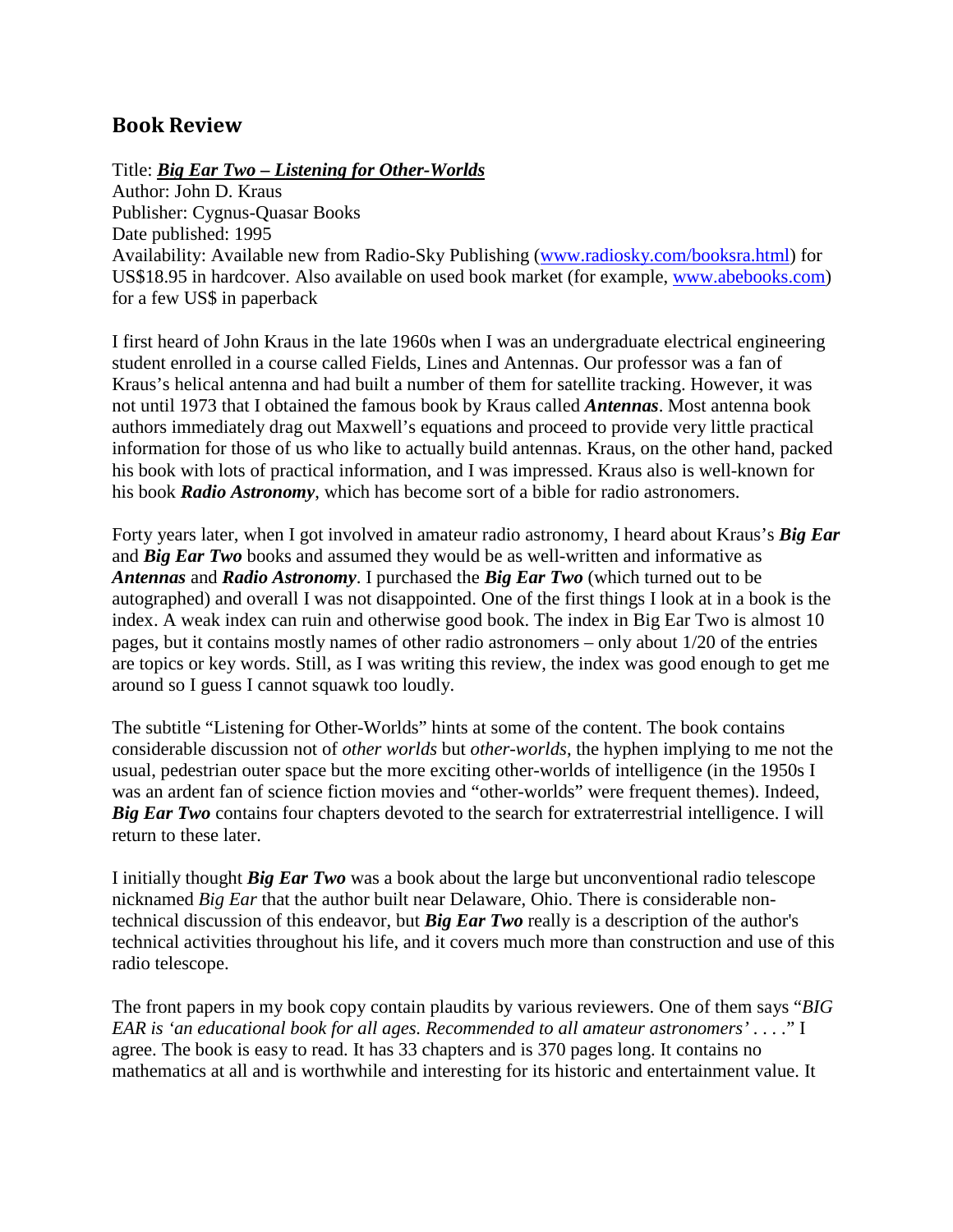also reminds us that the problems of radio frequency interference (RFI) and ever-encroaching real estate developments are not new.

John Kraus's early days, described in the first six chapters were much like those of us who became interested in radio when young, from building crystal radio sets to using string and soup cans as a communication system. I initially was surprised how his youthful activities paralleled my own (although he was much older) but, once I thought about it, I remembered reading many accounts of radio engineers who did much the same thing. Although our paths as adults may have diverged (and Kraus became famous), our youths were very similar.

Kraus received his doctorate in 1933. He was an ardent amateur radio operator (call sign W8JK), which coincided with his interest in antennas and antenna design. He kept regular contact schedules with other radio amateurs throughout the world. In particular, he discusses schedules he kept with scientists working at universities in the US mid-west and west coast on "atom smashing" and high-energy physics. These included Ernest Laurence in Berkeley, California, and others, who used Kraus's amateur radios in the late 1930s to discuss their work. This was prior to World War II and there were no secrecy requirements.

Kraus's interest in amateur radio and antennas led him to build a "Bruce type" folded antenna, which was the same design used by Karl Jansky in 1932 when Jansky discovered extraterrestrial radio waves. Kraus's antenna was fixed with its main directional lobe pointed toward what at the time was the Belgian Congo. Kraus frequently helped a missionary there with messages to and from the home office. The success of the Bruce type antenna led Kraus to build additional antennas of the same type pointed toward Australia and other directions. Kraus also experimented with flat-top antennas that used close-spaced wires, which he called "Flat-Top Beam" because of its good directional characteristics.

In the back of *Big Ear* Two, Kraus provides a chronological list of 146 articles he published. There was a succession of antenna articles in 1939 and 1940 in various magazines and proceedings on "Characteristics of Antennas with Closely Spaced Elements," "The Square-Corner Reflector," "Multi-Wire Doublet Antennas," " Compact H-Beam Antenna," "Twin-Three Flat-Top Beam Antenna," " Multi-Wire Dipole Antennas," "Three Band Rotary Antenna," and

many more. All of these articles were written for radio practitioners and were the result of Kraus's experimentation. Kraus often took notice of other people's antenna designs and then went to work improving them with experimental and theoretical considerations. He invented the helical beam antenna in 1947, and it subsequently became probably the single most often-used antenna type in the US space program. He also conceived the corner reflector antenna (right, from chapter 9), versions of which can be seen on residential rooftops for television reception. He was an experimenter of the first kind. I wonder if those early articles are available somewhere.



In 1940 Kraus went to work at the Naval Ordnance Laboratory (NOL) at White Oak, Maryland. A fellow engineer at NOL was Grote Reber, an early radio astronomy pioneer. Kraus worked at NOL until 1943 on mine countermeasures for allied navy ships. The ship's large steel structures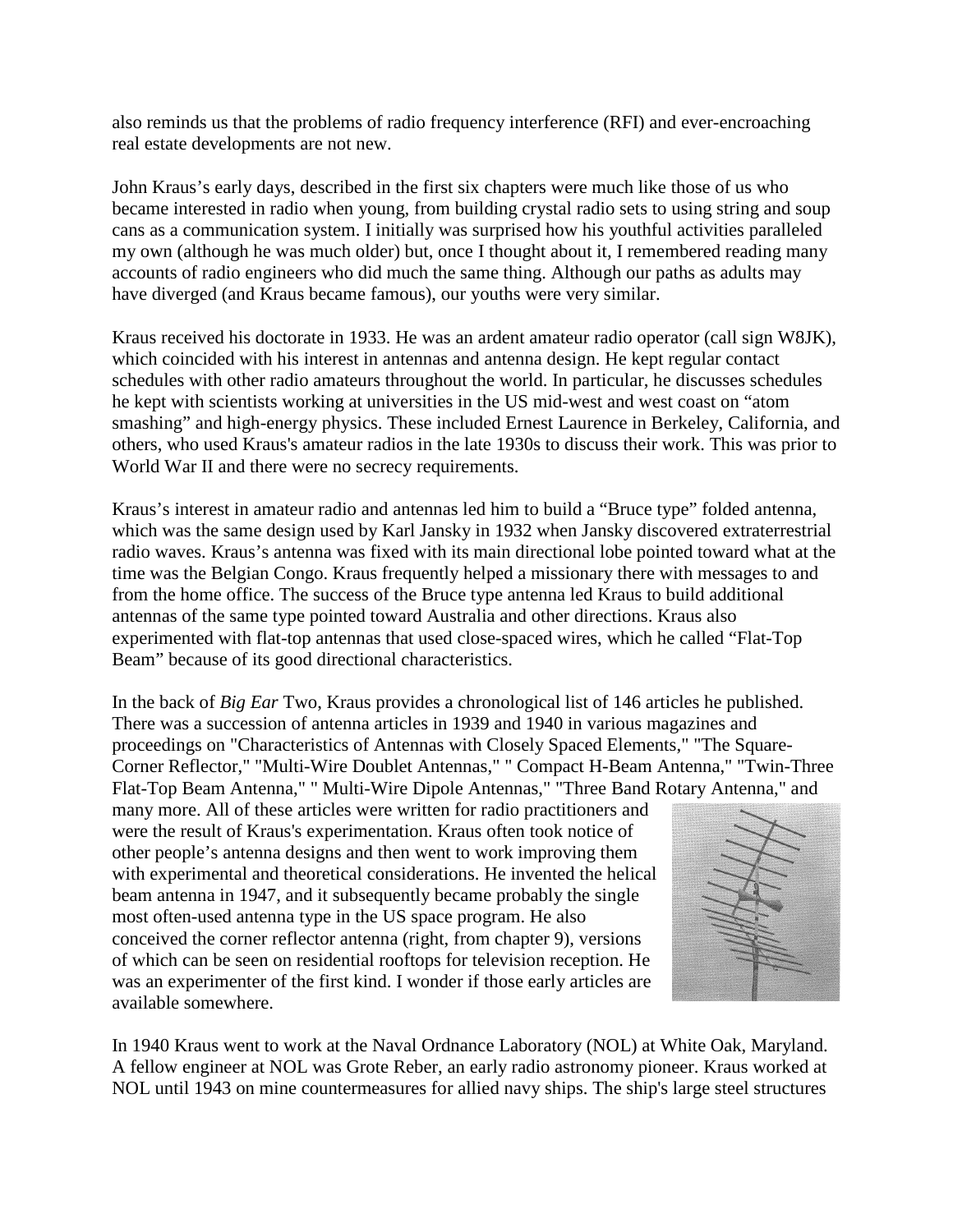would become magnetized through normal operations and set off nearby enemy mines that used magnetic sensing. As a countermeasure, the NOL developed de-magnetizing (degaussing) coils for the ships, and one of Kraus's jobs was to test the installed coils and their effectiveness at a measuring range in Chesapeake Bay not far from the NOL headquarters. A sign on his desk said "Degauss with Kraus." During this work he became frustrated by the poor communications between the ship used for measurements and the ships being measured. The navy used blinker lights to send Morse code, a method that was slow and error-prone especially during bad weather and low visibility. One time Kraus had to use his hat to flash a car's headlights to get the attention of a ship he needed to visit. When he tried to improve the situation by suggesting radiotelephones, in typical US Navy fashion, Kraus was told "*Blinker lights are what we use when we are within visual range of other ships. Radio isn't practical.*" Nevertheless, Kraus and his section at NOL moved forward and developed a 300 MHz radio transceiver that worked very well and eventually was accepted by the Navy for the testing.

In 1943 Kraus moved to the Radio Research Laboratory (RRL) at Harvard University to work under Frederick E. Terman on radar counter-measures (radar jamming). Terman was from Stanford University and even today is well-known among radio engineers for his practical books and handbooks (now long out of print but still very useful). There was a roof fire at RRL one day but firemen were not allowed in the building to fight the fire because they did not have security clearances. Eventually, they were admitted one at a time with a security guard assigned to each fireman. Some of the radar jammers designed by RRL were very powerful and, as Kraus said, "could fry you a block away! It was a real 'people cooker'." When the war ended, Kraus went from researcher to author and helped write a 2-volume set of books for RRL called *Very High-Frequency Techniques*.

Ohio State University (OSU) in Columbus, Ohio hired Kraus in early 1946 and while there he invented and developed the helical beam antenna (right). The physical shape of the antenna was

conceived by Harold A. Wheeler as an antenna for circular polarization. However, the dimensions of Wheeler's antenna were such that it had a broad radiation pattern from the side and not a narrow pattern along the axis like Kraus's antenna. Whereas the helix diameter in Wheeler's antennas is very small compared to the wavelength of operation, the Kraus's helix has a circumference equal to the wavelength. This made all the difference in the world.



Kraus relates one incident at OSU that was (and probably still is) repeated time and again in the science and research industries but is shocking nonetheless. A female graduate student had applied for study and was interviewed by professors from the electrical engineering department. When she entered the room for the interview, the chairman, in a rude display of male chauvinism, turned his chair around so his back was toward her. He refused to speak to her. Kraus had to take over as chairman and proceed with the interview. It turned out she was wellqualified and was admitted to OSU's graduate program.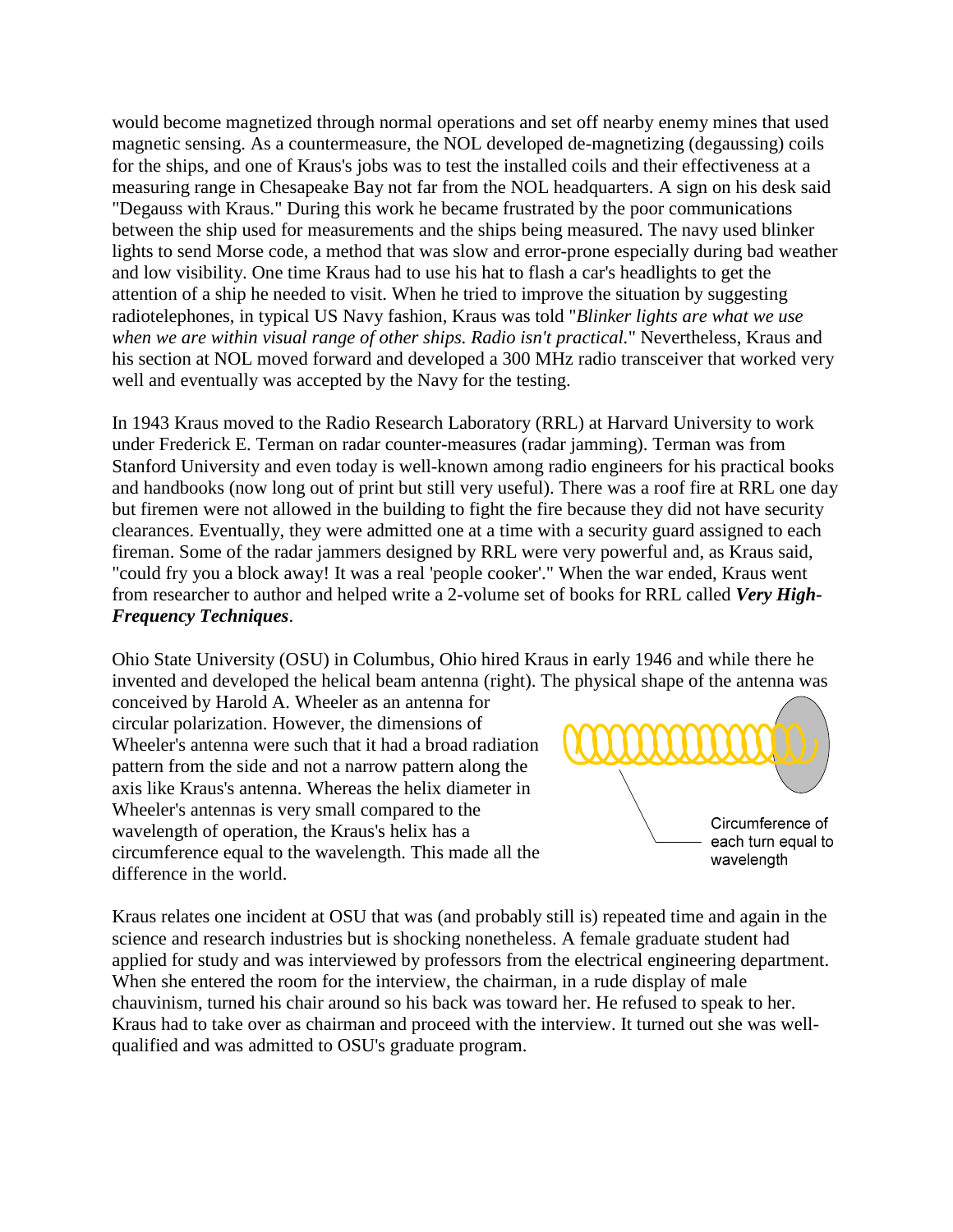Before long Kraus started thinking about a radio telescope and planning to build one. Money was not easy to come by but he was granted US\$2,000, which he figured would buy 10 tons (20,000 lb or about 9,100 kg) of steel for the antenna framework – I will leave it to the reader to figure out how much steel US\$2,000 will buy today. He used helix antennas made from 11 turns of 1 cm diameter aluminum tubing. Each helix was about 2 m long and 30 cm in diameter. By 1952, he had built an array of 48 helices and put them into operation. At that time, OSU was one of three universities in the USA with a radio telescope. Kraus was granted additional money for his radio astronomy research and added another 48 helices to his array, for a total of 96. This array unofficially was the first "*big ear*" and was in steady use by 1954. One result of Kraus's early radio astronomy work was a radio sky map at 250 MHz (below, from chapter 14) and another was a catalog of over 100 previously undiscovered celestial radio sources. The second big ear, which Kraus called a "*really big ear*", was a much more ambitious project and followed several years later.



The success of the 96-helix array radio telescope got a lot of people fired up about radio astronomy in the USA, including Kraus, and by 1956 he was ready to build a bigger radio telescope. Readers of the *Big Ear Two* are almost one-half finished with the book at this point, and from this point forward, Kraus is involved almost 100% with radio astronomy. He completed his books *Antennas* in 1950 and *Electromagnetics* in 1953. His book *Radio Astronomy* would be published in 1966. The second editions of all three books would be issued in the 1970s and 1980s.

Kraus began designing and building the new radio telescope in 1956 but he was pushed off course by international events. In the late autumn of 1957, the Russians launched Sputnik 1, the first Earth-orbiting artificial satellite, causing a worldwide stir and a panic in the US government. The Russians followed a few weeks later with Sputnik 2. Many people with shortwave receivers tried to hear the Sputnik 1's 20 MHz transmissions. Kraus was among them, and he was successful. He noted that "*The U.S. had spent millions probably billions of dollars, building a DEW (Distant Early Warning) line with huge radar antennas all across the Canadian arctic to warn of the approach of Russian aircraft coming in over the north pole. In one stroke the DEW line was obsolete.*" Well, I do not think it actually was obsolete, for it remained in service until the early 1980s, when the system was upgraded with new minimally attended radars (MAR) and fewer sites. A modern version of it still is in service today. The original DEW line actually covered all of northern Alaska (in addition to northern Canada) with additional radar warning stations along the Alaska Peninsula and Aleutian Islands. I visited many of the stations in the late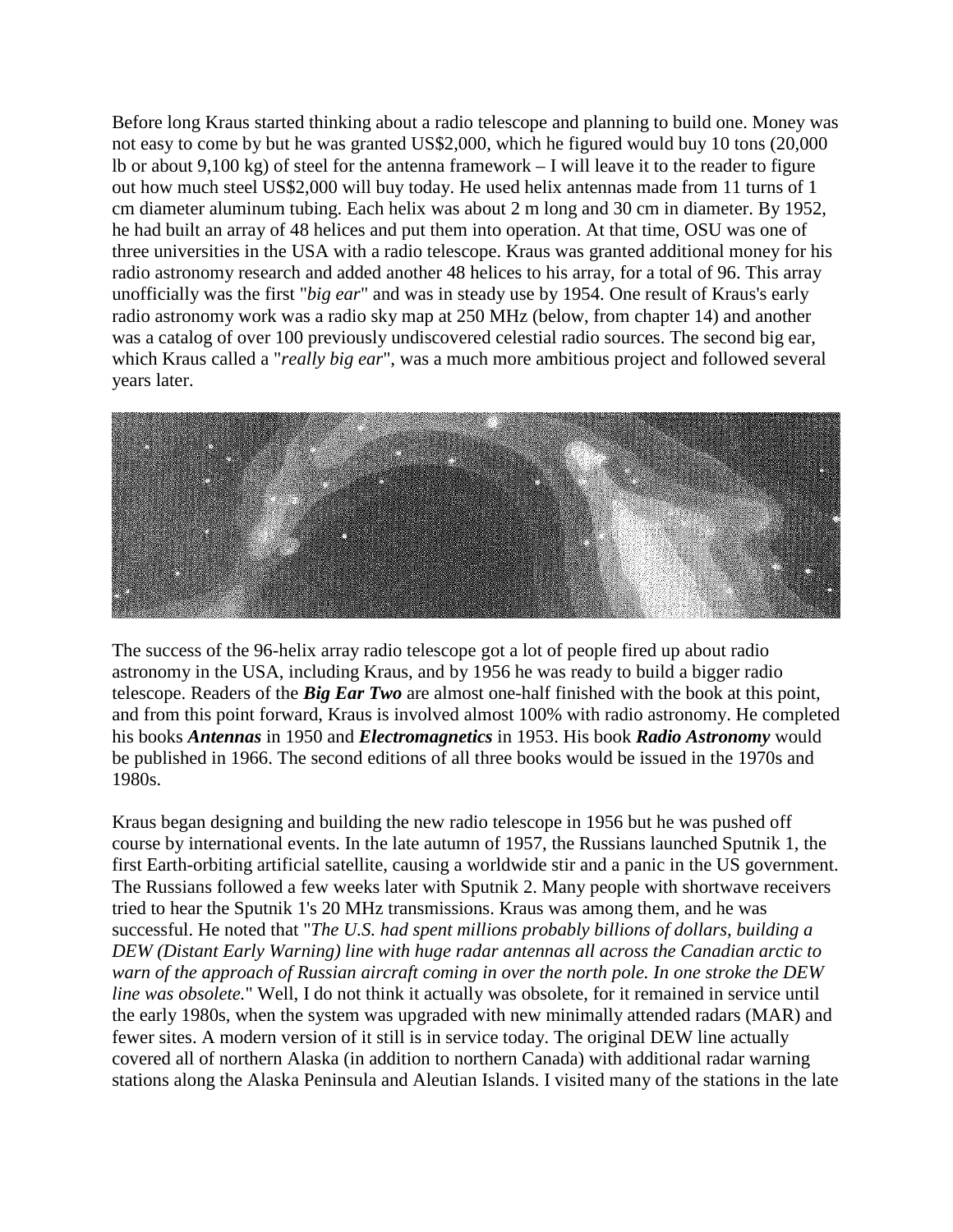1950s and early 1960s and was given a tour of the Cold Bay station on the peninsula by the site commander in 1958.

Kraus tried an interesting experiment while the Sputniks were orbiting the Earth. The satellites were low Earth orbit types (altitude 223 x 1,450 km above the surface), and Kraus figured that as the satellites traveled through the ionosphere, they might disturb or bunch the charged particles, "*like a golf club driving a ball*," enough to permit reflection of HF radio waves at night. The ionosphere is considerably thinner at night because there are no high-energy ultra-violet rays from the Sun to strip electrons from the atoms and molecules that make up the Earth's atmosphere. This disturbance or bunching became known as the "Kraus Effect". He made recordings and wrote that "*There did seem to be bursts of WWV* (US time and frequency station) *signals during the night after it had faded out which were near the expected times for passes of Sputniks 1 and 2. The bursts were much stronger and much longer than those due to meteors.*" Here he makes reference to the ionized trails of meteors (these were noticed by James S. Hey on England defense radars in 1943<sup>1</sup>). Meteor trails can be detected by amateur radio astronomers using simple setups involving, for example, an ordinary FM receiver and outdoor antenna.

Kraus continued these types of studies on Sputnik 3 and Echo 1, an early US communications satellite that operated as a passive reflector. Kraus states in reference to the recently (at that time) discovered Io-enhanced emissions from Jupiter "*It appeared to us that the satellite-induced ionization effects and the 'Io effect' were actually different aspects of the same phenomenon.*" What is interesting about the satellite-induced ionization studied by Kraus is that it might be used to detect enemy satellites undetectable by radar or optical means. The US Department of Defense was interested in this aspect and it is resulted in the construction of the huge 305 m radio telescope in a natural mountainous bowl at Arecibo, Puerto Rico.<sup>2</sup>

After being deflected by the Sputnik events Kraus was able to continue work on the new radio telescope at OSU, and he starts an extended discussion of it in chapter 18 (Big Ear). The *Big Ear* radio telescope uses an unusual antenna consisting of two large reflectors, one flat and the other curved for



focusing (above-right, from chapter 18). Between the two reflectors was a huge ground plane made from aluminum sheet. Its dimensions were 360 ft wide by 500 ft long (110 m x 152 m). The flat reflector was built in sections totaling 340 ft long by 100 ft wide (104 m x 31 m) and

<sup>&</sup>lt;sup>1</sup> See my review of Hey's book *The Evolution of Radio Astronomy* in the October/November 2010 issue of the SARA Journal

<sup>&</sup>lt;sup>2</sup> Arecibo antenna at 18° 20′ 38.84"N : 66° 45′ 09.82"W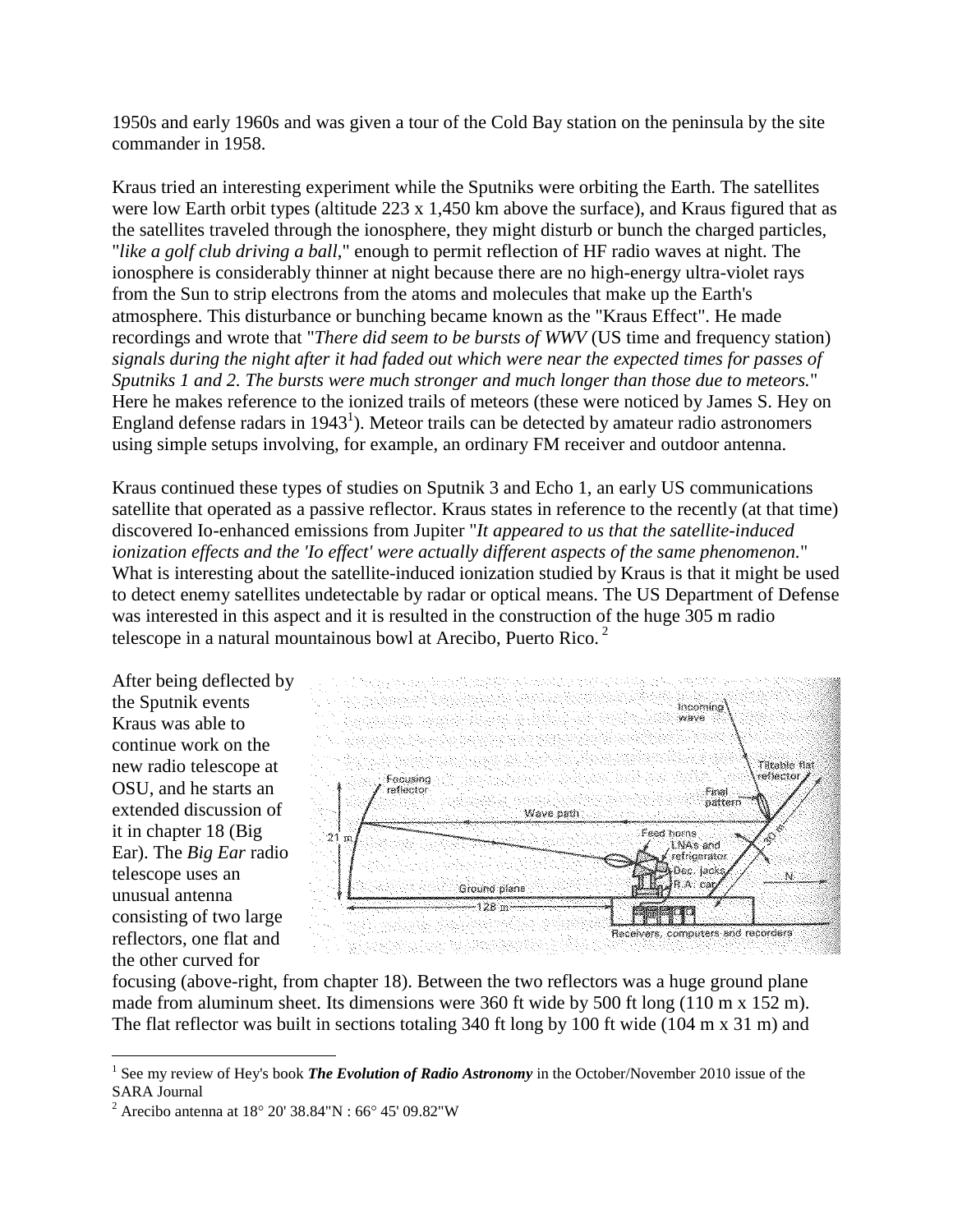could be tilted to adjust the elevation angle. The curved focusing reflector was shaped like a section cut along a hollow sausage, but its shape was parabolic in two dimensions. The dimensions were 360 ft long by 70 ft high (110 m x 21 m). Kraus had spent much time calculating the best cost-performance tradeoffs and finally settled on these dimensions. He designed it to be built in small, manageable sections so that no special construction equipment or methods were required.

Kraus received grants from the US National Science Foundation (NSF) and from the university and built the radio telescope almost completely with student labor over a period of several years. Electrical engineering students with welding experience were preferred. By 1960 the flat reflector was finished and by 1963 enough work was done on the remaining radio telescope components that Kraus was able to start an



observation program (above-right, used with permission of Big Ear.org). One result of these observations was a radio map of the Andromeda galaxy that showed its radio size to be much larger than seen in optical photographs. Larger versions of Kraus's *Big Ear* antenna were built at Nancay, France and Zelenchukskaya. Russia.<sup>3</sup>

Chapters 18 through 22 describe the problems and impressive progress and contributions that Kraus and his students made to radio astronomy. One chapter includes some discussion on the structural failure and collapse of a portion of the flat reflector due to inadequate specification and design of the winches used to tilt it. Another describes radio frequency interference (RFI) from military airborne radar jammer training, satellites, land developers and farm tractor ignition systems and how all these problems were resolved.

The size of the OSU celestial radio source catalog continued to grow through a series of *Installments* and by the beginning of 1972, Kraus's group was a year into Installment VI. However, later that year NSF stopped funding the *Big Ear*. The NSF had started to move toward funding national facilities like those of the National Radio Astronomy Observatory, NRAO, and university facilities were not part of their plan. Data reduction for Installment VI of the catalog was finished in early 1974 with over 6,000 new celestial radio sources. The total of all installments so far was over 17,000, covering most of the sky observable from Ohio. Loss of government funding did not immediately end Kraus's sky survey work. In autumn of 1972 he started the 7th and final installment of the Ohio Sky Survey, which was completed in mid-1973.

<sup>&</sup>lt;sup>3</sup> Nancay antenna at 47° 22' 14.09"N, 2° 11' 50.66"E and Zelenchukskaya antenna at 43° 49' 33.49"N, 41° 35' 11.61"E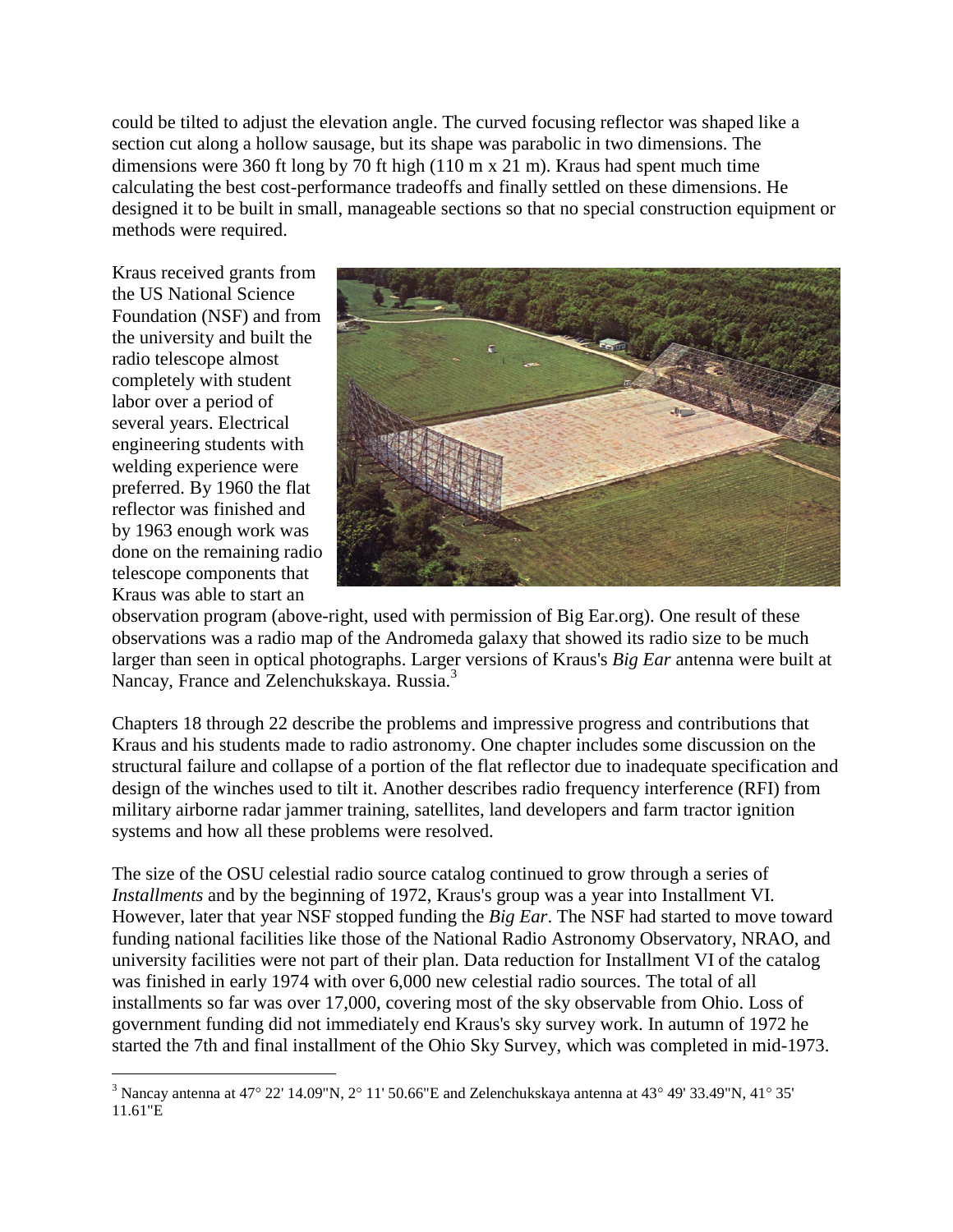Data reduction was finished in late 1974 bringing the total number of celestial radio sources discovered by the *Big Ear* to 19,000.

With the *Big Ear* and discoveries enabled by it, Kraus began to ponder whether or not man is alone in the universe: "*Big Ear is a large radio telescope designed as a search instrument. With it we discovered thousands of radio sources during the Ohio Sky Survey. It is equally well-suited for a search of signals from other civilizations and had, in fact, been used for just that.*" Kraus spends all of chapters 23 (Is Man Alone?) and 24 (The Search) discussing the problems associated with contacting and communicating with extraterrestrial civilizations. One example he gives goes as follows: Say a civilization advanced enough to communicate is in a galaxy 1,000 light years away. A radio message would take 1,000 years to reach them and their reply would take another 1,000 years to reach us, for a round trip delay of 2,000 years. There clearly would be no opportunity for dialog, and all such communications would really be monologues to say nothing of language translation problems.

The *Big Ear's* search for extraterrestrial intelligence (SETI) began in late 1973 and ran 24 hours per day, 365 days per year for 4 years, when on August 17, 1977 the *Big Ear* computer printed at 12 second intervals the sequence "6, E, Q, U, J, 5" from one of the radio channels. These numbers indicated the signal strength above the noise background in a scale of 1 to 9 followed by A, B, C, and so on. An analyst wrote "Wow!" on the chart. However, they only knew the "signal" was "*a fleeting narrow-band signal on 1420.356 megahertz (channel 2) at a sky position of 19 hours 22 minutes 22 seconds right ascension and 27 degrees 3 minutes south declination referred to epoch 1950.0"*. For a while, the SETI was funded by the US government but that was killed in 1992.

Among his many activities, Kraus edited and published a SETI magazine called *Cosmic Search*. The first run of 65,000 complementary copies was sent out with the hope that subscriptions would fund the magazine from there on. However, only a relatively small number of subscriptions were received and Kraus, wishing to continue, paid all the magazine expenses out of his own pocket for the next three years. A total of 13 issues of Cosmic Search were published between 1979 and 1982.

The *Big Ear* radio telescope was not on land owned by OSU. The land belonged to a neighboring university and was being used for the OSU radio telescope under a cooperative agreement. As with almost all such deals, the principals involved eventually move on, retire or die, and the new administration's priorities are different.

Although Kraus fought hard to keep the *Big Ear* in operation and had support from many colleagues, it was not enough. The *Big Ear* ceased operating in late 1997 after 34 years and was torn down in 1998 to be replaced by a golf course and housing development. The current land use can be clearly seen in satellite imagery<sup>4</sup> and the only trace of the *Big Ear* is a historical marker<sup>5</sup>. A website is dedicated to the *Big Ear* radio telescope, and it includes all issues of Cosmic Search magazine.<sup>6</sup>

 $4$  Big Ear was located very near 40 $\degree$  15' 4.34"N : 83 $\degree$  3' 6.24"W

 $5$  http://www.bigear.org/ohsmarkr/markermenu.htm

<sup>6</sup> http://www.bigear.org/